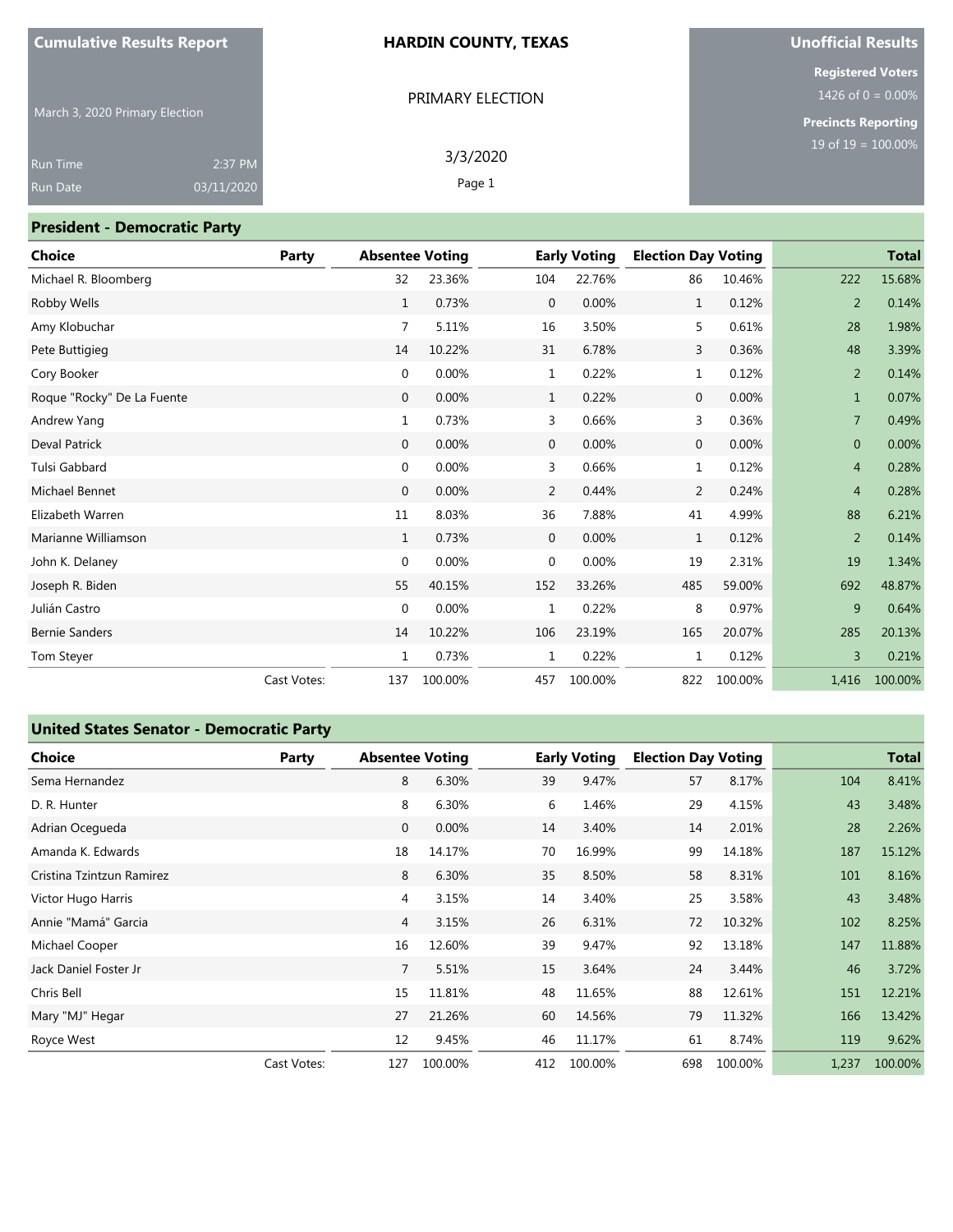| Cumulative Results Report      |            | <b>HARDIN COUNTY, TEXAS</b> | <b>Unofficial Results</b>                        |  |  |
|--------------------------------|------------|-----------------------------|--------------------------------------------------|--|--|
|                                |            | PRIMARY ELECTION            | <b>Registered Voters</b><br>1426 of $0 = 0.00\%$ |  |  |
| March 3, 2020 Primary Election |            |                             | Precincts Reporting                              |  |  |
| <b>Run Time</b>                | 2:37 PM    | 3/3/2020                    | 19 of $19 = 100.00\%$                            |  |  |
| <b>Run Date</b>                | 03/11/2020 | Page 2                      |                                                  |  |  |

# **United States Representative, District No. 36 - Democratic Party**

| Choice       | Party       | <b>Absentee Voting</b> |             |             | <b>Early Voting Election Day Voting</b> |             | <b>Total</b>  |
|--------------|-------------|------------------------|-------------|-------------|-----------------------------------------|-------------|---------------|
| Rashad Lewis |             |                        | 106 100.00% | 337 100.00% |                                         | 561 100.00% | 1,004 100.00% |
|              | Cast Votes: |                        | 106 100.00% | 337 100.00% |                                         | 561 100.00% | 1,004 100.00% |

| <b>Railroad Commissioner - Democratic Party</b> |             |                        |         |     |                     |                            |         |       |              |  |  |
|-------------------------------------------------|-------------|------------------------|---------|-----|---------------------|----------------------------|---------|-------|--------------|--|--|
| Choice                                          | Party       | <b>Absentee Voting</b> |         |     | <b>Early Voting</b> | <b>Election Day Voting</b> |         |       | <b>Total</b> |  |  |
| Chrysta Castañeda                               |             | 37                     | 30.08%  | 107 | 27.16%              | 160                        | 23.99%  | 304   | 25.68%       |  |  |
| Roberto R. "Beto" Alonzo                        |             | 18                     | 14.63%  | 95  | 24.11%              | 170                        | 25.49%  | 283   | 23.90%       |  |  |
| Kelly Stone                                     |             | 32                     | 26.02%  | 97  | 24.62%              | 147                        | 22.04%  | 276   | 23.31%       |  |  |
| Mark Watson                                     |             | 36                     | 29.27%  | 95  | 24.11%              | 190                        | 28.49%  | 321   | 27.11%       |  |  |
|                                                 | Cast Votes: | 123                    | 100.00% | 394 | 100.00%             | 667                        | 100.00% | 1.184 | 100.00%      |  |  |

### **Chief Justice, Supreme Court - Democratic Party**

| Choice            | Party       | <b>Absentee Voting</b> |             |     | <b>Early Voting</b> | <b>Election Day Voting</b> |             |     | <b>Total</b>  |
|-------------------|-------------|------------------------|-------------|-----|---------------------|----------------------------|-------------|-----|---------------|
| Amy Clark Meachum |             | 103                    | 84.43%      | 318 | 79.90%              | 519                        | 77.35%      | 940 | 78.93%        |
| Jerry Zimmerer    |             | 19                     | 15.57%      | 80  | 20.10%              | 152                        | 22.65%      | 251 | 21.07%        |
|                   | Cast Votes: |                        | 122 100.00% |     | 398 100.00%         |                            | 671 100.00% |     | 1,191 100.00% |

| Justice, Supreme Court, Place 6 - Unexpired Term - Democratic Party |  |
|---------------------------------------------------------------------|--|
|---------------------------------------------------------------------|--|

| <b>Choice</b> | Party       | <b>Absentee Voting</b> |             |     | <b>Early Voting</b> | <b>Election Day Voting</b> |             |     | <b>Total</b>  |
|---------------|-------------|------------------------|-------------|-----|---------------------|----------------------------|-------------|-----|---------------|
| Kathy Cheng   |             | 70.                    | 56.00%      | 287 | 73.21%              | 469                        | 70.21%      | 826 | 69.70%        |
| Larry Praeger |             | 55                     | 44.00%      | 105 | 26.79%              | 199                        | 29.79%      | 359 | 30.30%        |
|               | Cast Votes: |                        | 125 100.00% |     | 392 100.00%         |                            | 668 100.00% |     | 1,185 100.00% |

| Justice, Supreme Court, Place 7 - Democratic Party |             |                        |         |     |                     |                            |         |       |              |  |  |  |
|----------------------------------------------------|-------------|------------------------|---------|-----|---------------------|----------------------------|---------|-------|--------------|--|--|--|
| Choice                                             | Party       | <b>Absentee Voting</b> |         |     | <b>Early Voting</b> | <b>Election Day Voting</b> |         |       | <b>Total</b> |  |  |  |
| Brandy Voss                                        |             | 46                     | 37.10%  | 141 | 36.72%              | 276                        | 41.82%  | 463   | 39.64%       |  |  |  |
| Staci Williams                                     |             | 78                     | 62.90%  | 243 | 63.28%              | 384                        | 58.18%  | 705   | 60.36%       |  |  |  |
|                                                    | Cast Votes: | 124                    | 100.00% | 384 | 100.00%             | 660                        | 100.00% | 1.168 | 100.00%      |  |  |  |

| Justice, Supreme Court, Place 8 - Democratic Party |             |                        |         |     |                     |                            |             |       |              |  |
|----------------------------------------------------|-------------|------------------------|---------|-----|---------------------|----------------------------|-------------|-------|--------------|--|
| Choice                                             | Party       | <b>Absentee Voting</b> |         |     | <b>Early Voting</b> | <b>Election Day Voting</b> |             |       | <b>Total</b> |  |
| Gisela D. Triana                                   |             | 61                     | 50.00%  | 222 | 57 07%              | 384                        | 58.36%      | 667   | 57.06%       |  |
| Peter Kelly                                        |             | 61                     | 50.00%  | 167 | 42.93%              | 274                        | 41.64%      | 502   | 42.94%       |  |
|                                                    | Cast Votes: | 122                    | 100.00% | 389 | 100.00%             |                            | 658 100.00% | 1.169 | 100.00%      |  |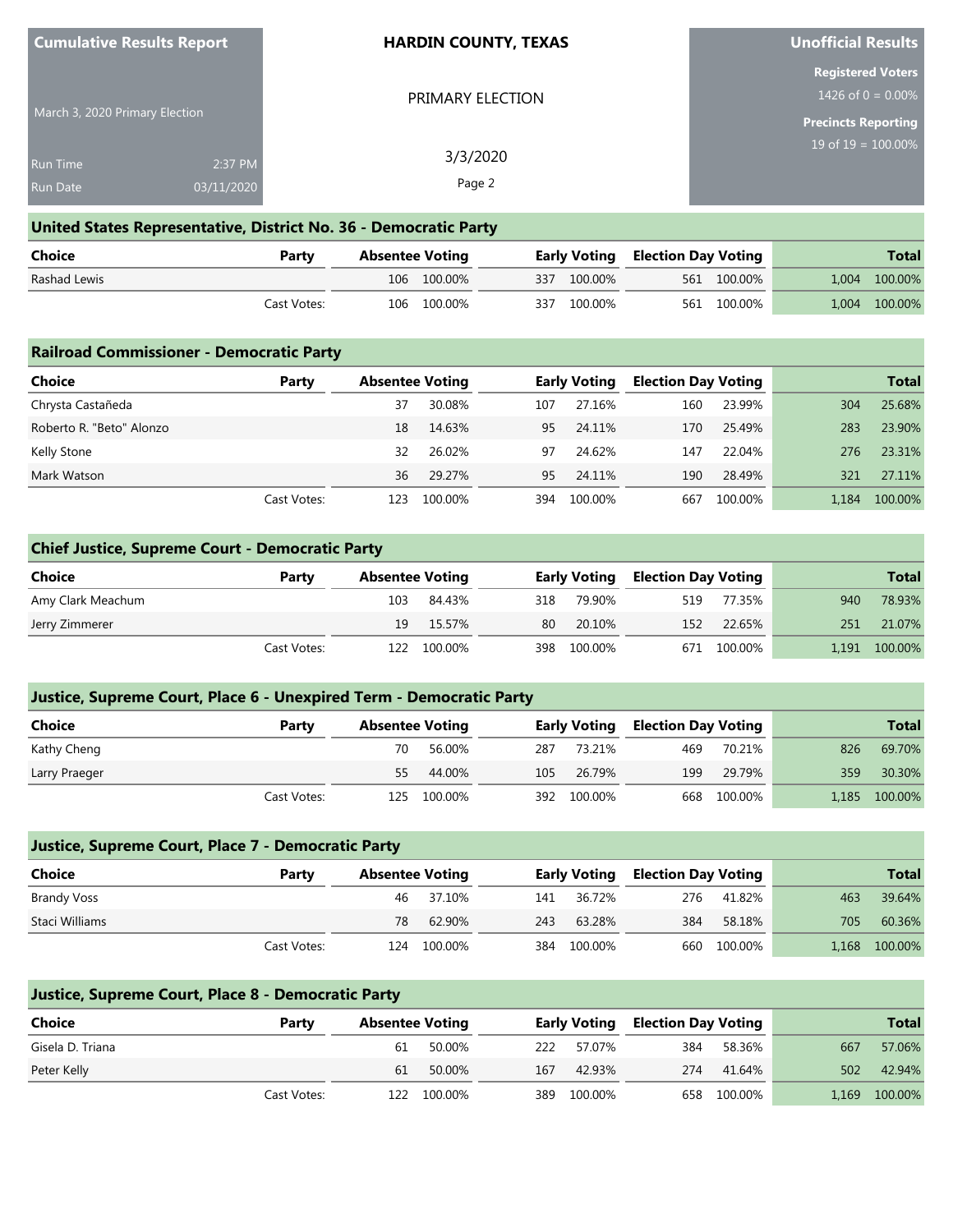| <b>Cumulative Results Report</b> |                       | <b>HARDIN COUNTY, TEXAS</b> | <b>Unofficial Results</b>                        |
|----------------------------------|-----------------------|-----------------------------|--------------------------------------------------|
|                                  |                       | PRIMARY ELECTION            | <b>Registered Voters</b><br>1426 of $0 = 0.00\%$ |
| March 3, 2020 Primary Election   |                       |                             | <b>Precincts Reporting</b>                       |
| <b>Run Time</b><br>Run Date      | 2:37 PM<br>03/11/2020 | 3/3/2020<br>Page 3          | $19$ of $19 = 100.00\%$                          |
|                                  |                       |                             |                                                  |

### **Judge, Court of Criminal Appeals, Place 3 - Democratic Party**

| <b>Choice</b>           | Party       | <b>Absentee Voting</b> |         | <b>Early Voting</b> |         | <b>Election Day Voting</b> |         |       | <b>Total</b> |
|-------------------------|-------------|------------------------|---------|---------------------|---------|----------------------------|---------|-------|--------------|
| Elizabeth Davis Frizell |             | 82                     | 67.77%  | 269                 | 68.97%  | 434                        | 65.56%  | 785   | 66.92%       |
| William Pieratt Demond  |             | 10                     | 8.26%   | 43                  | 11.03%  | 92                         | 13.90%  | 145   | 12.36%       |
| Dan Wood                |             | 29                     | 23.97%  | 78                  | 20.00%  | 136                        | 20.54%  | 243   | 20.72%       |
|                         | Cast Votes: | 121                    | 100.00% | 390                 | 100.00% | 662                        | 100.00% | 1.173 | 100.00%      |

### **Judge, Court of Criminal Appeals, Place 4 - Democratic Party**

| Choice        | Party       | <b>Absentee Voting</b> |             |     | <b>Early Voting</b> |     | <b>Election Day Voting</b> |     | <b>Total</b>  |
|---------------|-------------|------------------------|-------------|-----|---------------------|-----|----------------------------|-----|---------------|
| Steven Miears |             | 34                     | 27.64%      |     | 102 26.22%          | 184 | 27.88%                     | 320 | 27.30%        |
| Tina Clinton  |             | 89                     | 72.36%      | 287 | 73.78%              | 476 | 72.12%                     | 852 | 72.70%        |
|               | Cast Votes: |                        | 123 100.00% |     | 389 100.00%         |     | 660 100.00%                |     | 1,172 100.00% |

#### **Judge, Court of Criminal Appeals, Place 9 - Democratic Party**

| Choice<br>Party    | <b>Absentee Voting</b> |  |             |  | <b>Early Voting Election Day Voting</b> |  | Total         |
|--------------------|------------------------|--|-------------|--|-----------------------------------------|--|---------------|
| Brandon Birmingham | 109 100.00%            |  | 349 100.00% |  | 570 100.00%                             |  | 1,028 100.00% |
| Cast Votes:        | 109 100.00%            |  | 349 100.00% |  | 570 100.00%                             |  | 1,028 100.00% |

| <b>County Commissioner, Precinct 3 - Democratic Party</b> |             |  |                        |  |                     |  |                            |     |              |  |
|-----------------------------------------------------------|-------------|--|------------------------|--|---------------------|--|----------------------------|-----|--------------|--|
| <b>Choice</b><br>Party                                    |             |  | <b>Absentee Voting</b> |  | <b>Early Voting</b> |  | <b>Election Day Voting</b> |     | <b>Total</b> |  |
| Donald Owens                                              |             |  | 28 100.00%             |  | 63 100.00%          |  | 150 100.00%                | 241 | 100.00%      |  |
|                                                           | Cast Votes: |  | 28 100.00%             |  | 63 100.00%          |  | 150 100.00%                | 241 | 100.00%      |  |

| <b>County Chairman - Democratic Party</b> |             |                        |             |  |             |                                         |             |  |               |  |
|-------------------------------------------|-------------|------------------------|-------------|--|-------------|-----------------------------------------|-------------|--|---------------|--|
| Choice                                    | Party       | <b>Absentee Voting</b> |             |  |             | <b>Early Voting Election Day Voting</b> |             |  | <b>Total</b>  |  |
| Vickie Brekel                             |             |                        | 115 100.00% |  | 359 100.00% |                                         | 594 100.00% |  | 1,068 100.00% |  |
|                                           | Cast Votes: |                        | 115 100.00% |  | 359 100.00% |                                         | 594 100.00% |  | 1,068 100.00% |  |

### **Proposition #1 - Democratic Party**

| Choice    | Party       | <b>Absentee Voting</b> |             |     |             | <b>Early Voting Election Day Voting</b> |             |                  | <b>Total</b>  |
|-----------|-------------|------------------------|-------------|-----|-------------|-----------------------------------------|-------------|------------------|---------------|
| Yes       |             |                        | 126 93.33%  | 397 | 89.62%      | 710                                     | 90.22%      | 1.233            | 90.33%        |
| <b>No</b> |             |                        | 6.67%       |     | 46 10.38%   | 77                                      | 9.78%       | 132 <sup>2</sup> | 9.67%         |
|           | Cast Votes: |                        | 135 100.00% |     | 443 100.00% |                                         | 787 100.00% |                  | 1,365 100.00% |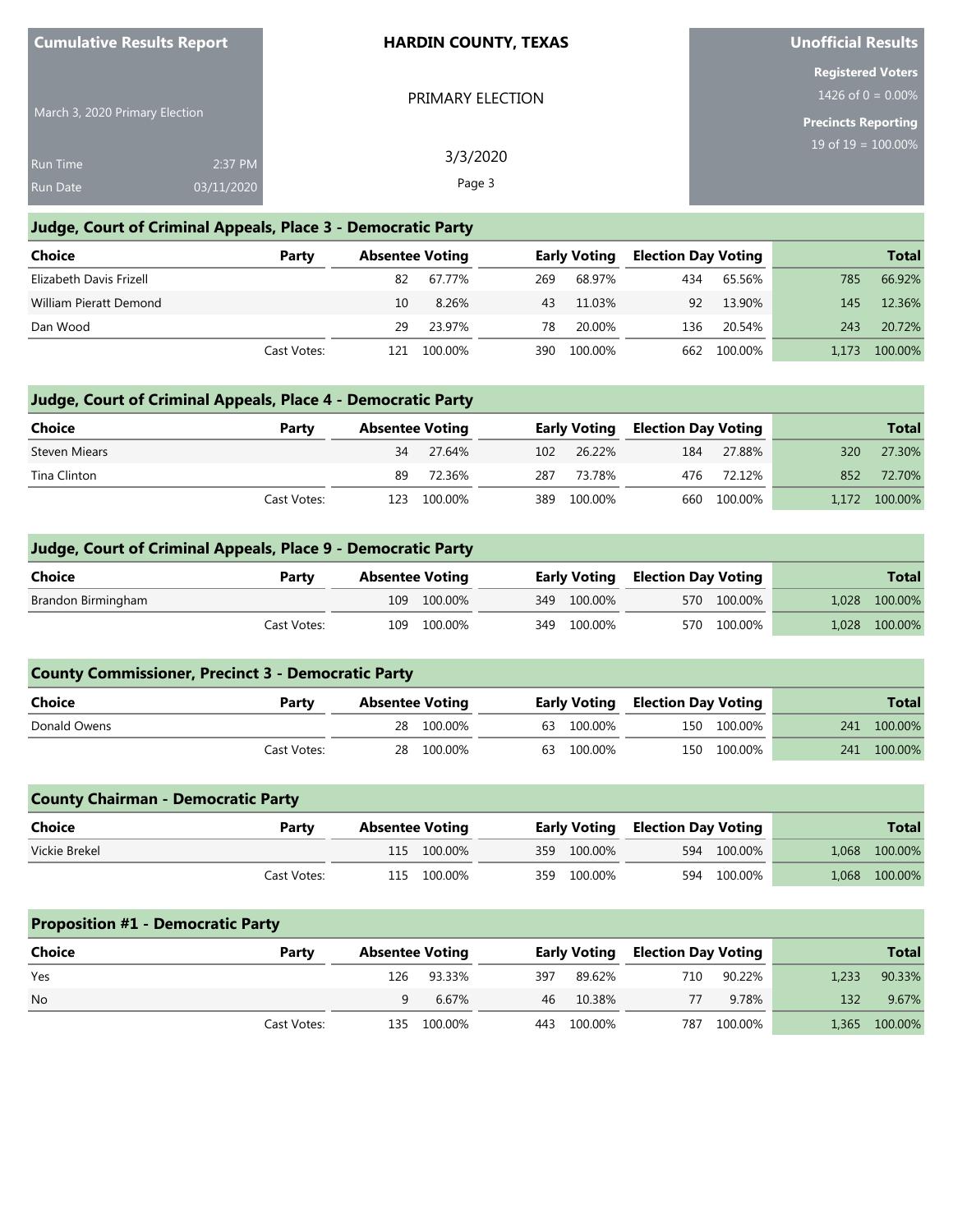| <b>Cumulative Results Report</b> |            | <b>HARDIN COUNTY, TEXAS</b> | <b>Unofficial Results</b>                        |
|----------------------------------|------------|-----------------------------|--------------------------------------------------|
|                                  |            | PRIMARY ELECTION            | <b>Registered Voters</b><br>1426 of $0 = 0.00\%$ |
| March 3, 2020 Primary Election   |            |                             | <b>Precincts Reporting</b>                       |
| Run Time                         | 2:37 PM    | 3/3/2020                    | 19 of $19 = 100.00\%$                            |
| <b>Run Date</b>                  | 03/11/2020 | Page 4                      |                                                  |

# **Proposition #2 - Democratic Party**

| <b>Choice</b> | Party       | <b>Absentee Voting</b> |             |    |             |     | <b>Early Voting Election Day Voting</b> |       | <b>Total</b>  |
|---------------|-------------|------------------------|-------------|----|-------------|-----|-----------------------------------------|-------|---------------|
| Yes           |             |                        | 122 91.73%  |    | 401 90.52%  | 693 | 88.85%                                  | 1.216 | 89.68%        |
| <b>No</b>     |             | 11                     | 8.27%       | 42 | 9.48%       |     | 87 11.15%                               |       | 140 10.32%    |
|               | Cast Votes: |                        | 133 100.00% |    | 443 100.00% |     | 780 100.00%                             |       | 1,356 100.00% |

| <b>Proposition #3 - Democratic Party</b> |             |                        |             |     |                     |                            |             |       |              |  |  |
|------------------------------------------|-------------|------------------------|-------------|-----|---------------------|----------------------------|-------------|-------|--------------|--|--|
| Choice<br>Party                          |             | <b>Absentee Voting</b> |             |     | <b>Early Voting</b> | <b>Election Day Voting</b> |             |       | <b>Total</b> |  |  |
| Yes                                      |             | 131                    | 98.50%      | 427 | 96.39%              | 745                        | 93.48%      | 1.303 | 94.90%       |  |  |
| <b>No</b>                                |             |                        | 1.50%       | 16  | 3.61%               | 52                         | 6.52%       | 70    | 5.10%        |  |  |
|                                          | Cast Votes: |                        | 133 100.00% |     | 443 100.00%         |                            | 797 100.00% | 1.373 | 100.00%      |  |  |

| <b>Proposition #4 - Democratic Party</b> |             |                        |         |    |                     |     |                            |              |         |  |  |
|------------------------------------------|-------------|------------------------|---------|----|---------------------|-----|----------------------------|--------------|---------|--|--|
| Choice<br>Party                          |             | <b>Absentee Voting</b> |         |    | <b>Early Voting</b> |     | <b>Election Day Voting</b> | <b>Total</b> |         |  |  |
| Yes                                      |             | 129                    | 96.27%  |    | 410 92.97%          | 710 | 89.99%                     | 1.249        | 91.57%  |  |  |
| <b>No</b>                                |             |                        | 3.73%   | 31 | 7.03%               | 79  | 10.01%                     | 115          | 8.43%   |  |  |
|                                          | Cast Votes: | 134                    | 100.00% |    | 441 100.00%         | 789 | 100.00%                    | 1,364        | 100.00% |  |  |

| <b>Proposition #5 - Democratic Party</b> |             |                        |             |     |                                         |     |         |       |              |  |
|------------------------------------------|-------------|------------------------|-------------|-----|-----------------------------------------|-----|---------|-------|--------------|--|
| Choice                                   | Party       | <b>Absentee Voting</b> |             |     | <b>Early Voting Election Day Voting</b> |     |         |       | <b>Total</b> |  |
| Yes                                      |             | 130                    | 98.48%      | 427 | 96.17%                                  | 716 | 90.98%  | 1.273 | 93.40%       |  |
| <b>No</b>                                |             |                        | 1.52%       | 17  | 3.83%                                   | 71  | 9.02%   | 90    | 6.60%        |  |
|                                          | Cast Votes: |                        | 132 100.00% | 444 | 100.00%                                 | 787 | 100.00% | 1.363 | 100.00%      |  |

| <b>Proposition #6 - Democratic Party</b> |             |                        |             |                                         |             |     |             |              |               |  |  |
|------------------------------------------|-------------|------------------------|-------------|-----------------------------------------|-------------|-----|-------------|--------------|---------------|--|--|
| Choice                                   | Party       | <b>Absentee Voting</b> |             | <b>Early Voting Election Day Voting</b> |             |     |             | <b>Total</b> |               |  |  |
| Yes                                      |             | 132                    | 98.51%      | 421                                     | 96.34%      | 724 | 92.70%      | 1.277        | 94.45%        |  |  |
| <b>No</b>                                |             |                        | 1.49%       | 16                                      | 3.66%       | 57  | 7.30%       |              | 5.55%         |  |  |
|                                          | Cast Votes: |                        | 134 100.00% |                                         | 437 100.00% |     | 781 100.00% |              | 1,352 100.00% |  |  |

| <b>Proposition #7 - Democratic Party</b> |             |                        |         |     |                     |     |                            |       |              |  |
|------------------------------------------|-------------|------------------------|---------|-----|---------------------|-----|----------------------------|-------|--------------|--|
| <b>Choice</b>                            | Party       | <b>Absentee Voting</b> |         |     | <b>Early Voting</b> |     | <b>Election Day Voting</b> |       | <b>Total</b> |  |
| Yes                                      |             | 126                    | 96.18%  | 399 | 91.51%              | 699 | 90.54%                     | 1.224 | 91.41%       |  |
| <b>No</b>                                |             |                        | 3.82%   | 37  | 8.49%               | 73  | 9.46%                      | 115   | 8.59%        |  |
|                                          | Cast Votes: | 131                    | 100.00% |     | 436 100.00%         |     | 772 100.00%                | 1,339 | 100.00%      |  |